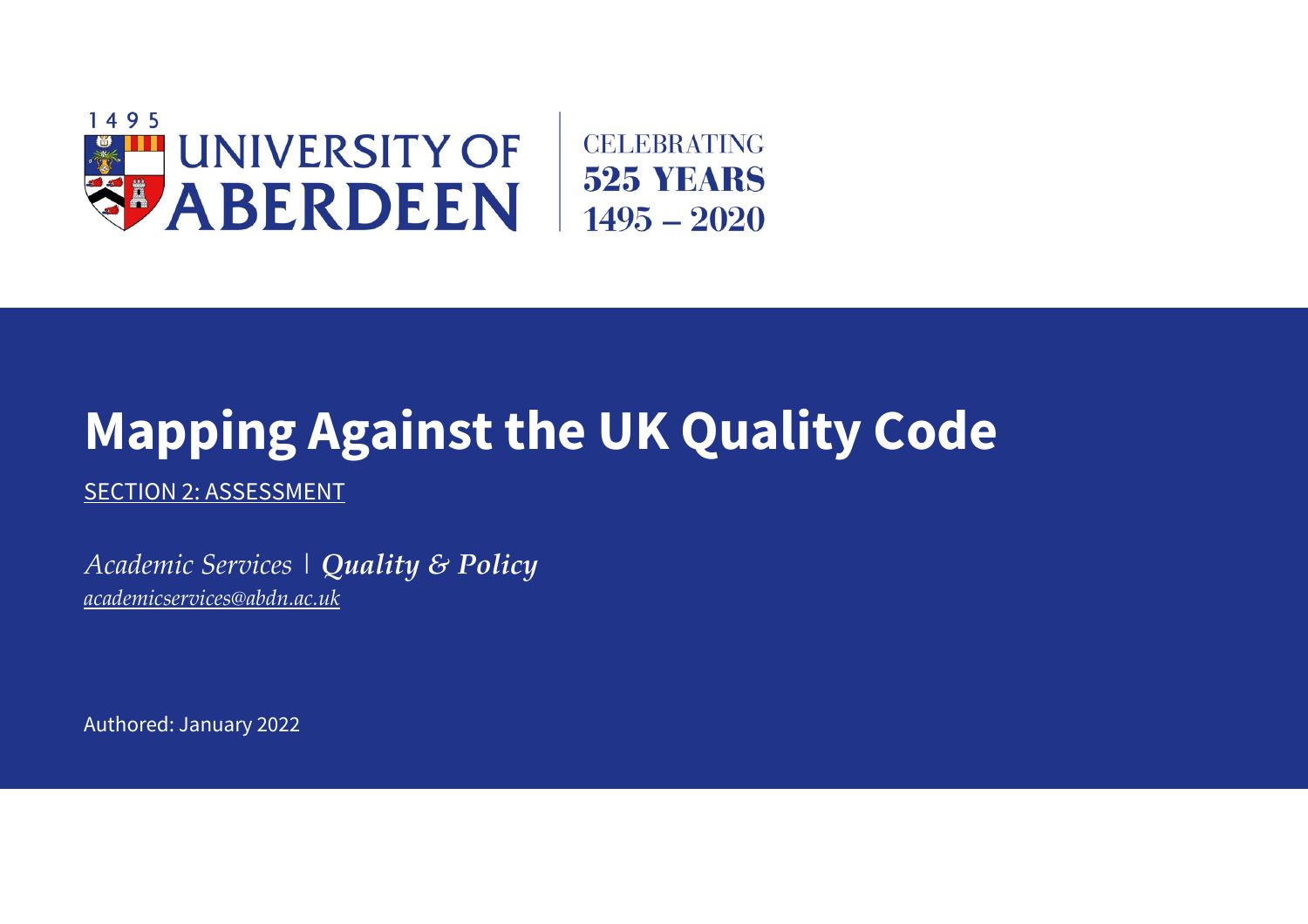## **SECTION 2: ASSESSMENT**

## INTRODUCTION

The Quality Code is split into 12 themes, available online on the QAA website at https://www.qaa.ac.uk/quality-code. Assessment, as one of the key themes, is critically important in ensuring the academic standards and integrity of University degrees. Each student must be assessed fairly and appropriately for the courses in which they partake, and should be recognised accordingly. The code describes this theme as follows:

*Assessment is a fundamental aspect of the student learning experience. Engagement in assessment activities and interaction with staff and peers enables learning, both as part of the task and through review of their performance. It is a vehicle for obtaining feedback. Ultimately, it determines whether each student has achieved their course's learning outcomes and allows the awarding body to ensure that appropriate standards are being applied rigorously. Deliberate, systematic quality assurance ensures that assessment processes, standards and any other criteria are applied consistently and equitably, with reliability, validity and fairness.*

In practice, this means that assessments should be appropriate for the course and level, and should assess students fairly, consistently and rigorously. This means that approval processes should also be fair, consistent and robust. In handling assessment, the University should also ensure robust policies and procedures to manage the diverse array of courses, programmes and assessments.

In defining key terms that will be used frequently in this section, the Quality Code notes the following: 

**Formative assessment:** Assessment with a developmental purpose, designed to help learners learn more effectively by giving them feedback on their performance and how it can be improved and/or maintained. Reflective practice by students sometimes contributes to formative assessment.

**Summative assessment:** Used to indicate the extent of a learner's success in meeting the assessment criteria to gauge the intended learning outcomes of a module or course. Typically, within summative assessment, the marks awarded count towards the final mark of the course/module/award.

**Module:** A self-contained, formally structured unit of study, with a coherent and explicit set of learning outcomes and assessment criteria. Some providers use the word 'course' to refer to individual modules.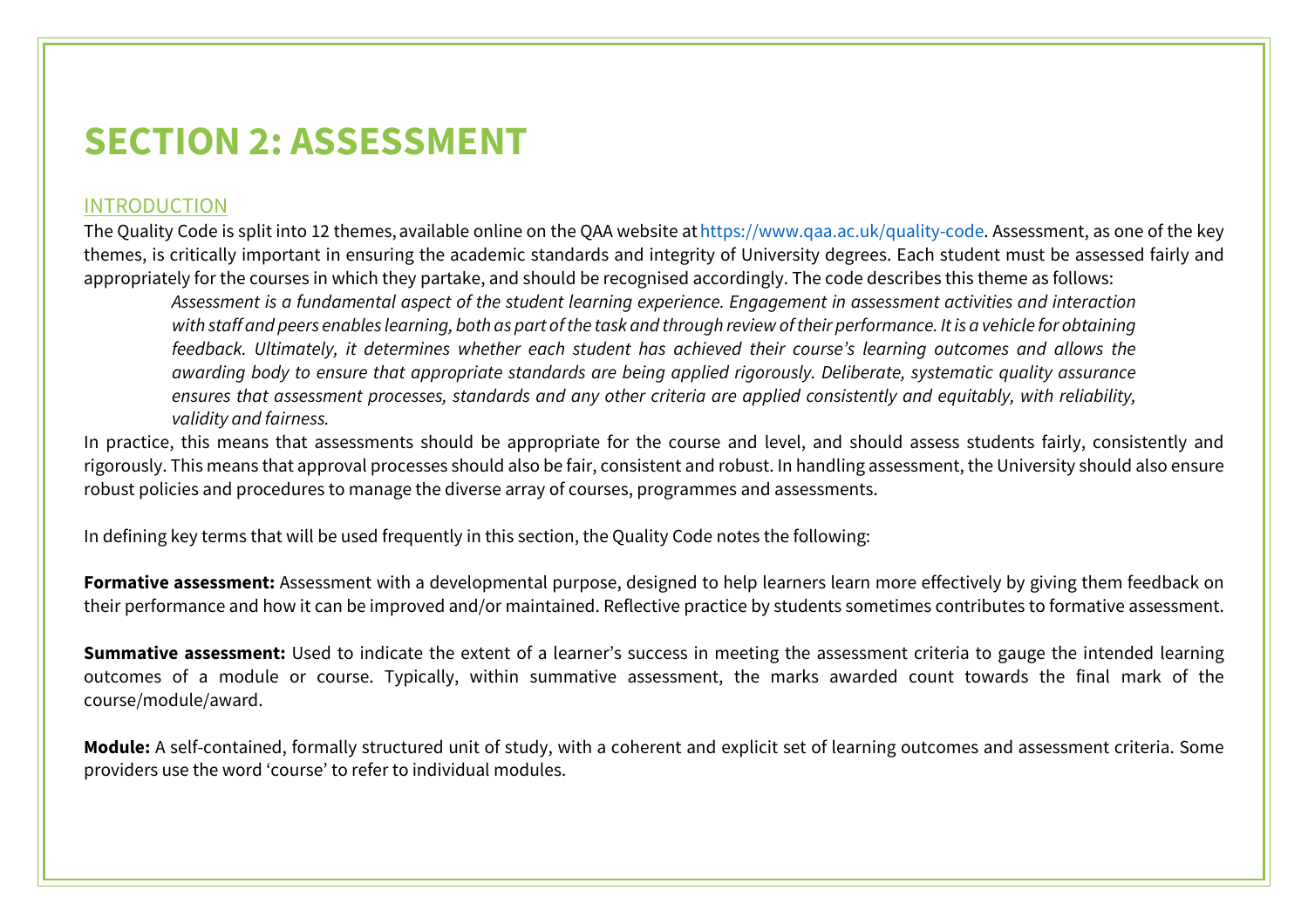## SECTION 2: ASSESSMENT

The Quality Code has three different sections: the expectations for standards; the expectations for quality; and the guiding principles. The relevant expectations for standards and quality are detailed below. The Guiding Principles are mapped to the University's own policies, procedures and quality mechanisms. There are two separate sections for the University's practices, detailing what the University does and has in place to support that expectation/principle, as well as the supporting documentation, which includes reference to supporting policy, procedure, website or other document.  

| <b>EXPECTATIONS FOR STANDARDS &amp; CORE/COMMON PRACTICES</b>                   | <b>EXPECTATIONS FOR QUALITY &amp; CORE/COMMON PRACTICES</b>                        |
|---------------------------------------------------------------------------------|------------------------------------------------------------------------------------|
| The academic standards of courses meet the requirements of the relevant         | Courses are well-designed, provide a high-quality academic experience for all      |
| national qualifications framework.                                              | students and enable a student's achievement to be reliably assessed.               |
| The value of qualifications awarded to students at the point of qualification   | From admission through to completion, all students are provided with the           |
| and over time is in line with sector-recognised standards.                      | support that they need to succeed in and benefit from higher education.            |
| The provider ensures that the threshold standards for its qualifications are    | The provider designs and/or delivers high-quality courses.                         |
| consistent with the relevant national qualifications frameworks.                |                                                                                    |
| The provider ensures that students who are awarded qualifications have the      | The provider has sufficient appropriately qualified and skilled staff to deliver a |
| opportunity to achieve standards beyond the threshold level that are            | high-quality academic experience.                                                  |
| reasonably comparable with those achieved in other UK providers.                |                                                                                    |
| Where a provider works in partnership with other organisations, it has in place | The provider reviews its core practices for quality regularly and uses the         |
| effective arrangements to ensure that the standards of its awards are credible  | outcomes to drive improvement and enhancement.                                     |
| and secure irrespective of where or how courses are delivered or who delivers   |                                                                                    |
| them.                                                                           |                                                                                    |
| The provider uses external expertise, assessment and classification processes   | The provider's approach to managing quality takes account of external              |
| that are reliable, fair and transparent.                                        | expertise.                                                                         |
| The provider reviews its core practices for standards regularly and uses the    | provider engages students individually and<br>collectively in the<br>The           |
| outcomes to drive improvement and enhancement.                                  | development, assurance and enhancement of the quality of their educational         |
|                                                                                 | experience.                                                                        |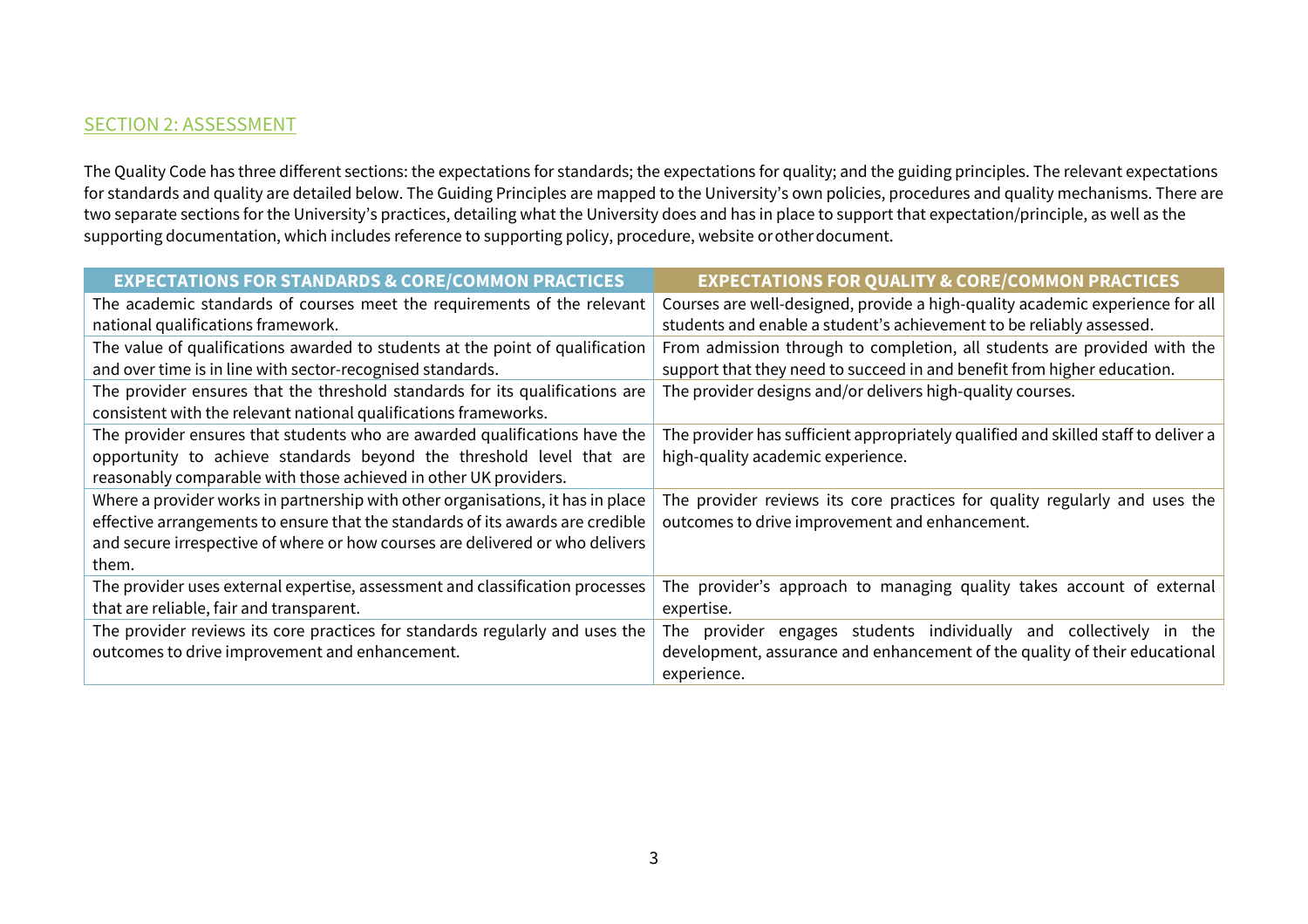| <b>GUIDING PRINCIPLES</b>                                                                                                                                                                                                                                                                                                                                                                                                                                                                                                                                                                                                                                                                                                                                                                                                                                                                            | <b>UNIVERSITY PRACTICES</b>                                                                                                                                                                                                                                                                                                                                                                                                                                                                                                                                                                                                                                                                                                                                                                                                                                                                                                                                                                                                                                                                                                                                                                                                                                                                                                                                                                                                                                                                                                                                                                                                                                                                                                                                                                                                                                                                                                                                                                                                                                                                                                                                                          | <b>SUPPORTING DOCUMENTATION</b>                                                                                                                                                                                                                                       |
|------------------------------------------------------------------------------------------------------------------------------------------------------------------------------------------------------------------------------------------------------------------------------------------------------------------------------------------------------------------------------------------------------------------------------------------------------------------------------------------------------------------------------------------------------------------------------------------------------------------------------------------------------------------------------------------------------------------------------------------------------------------------------------------------------------------------------------------------------------------------------------------------------|--------------------------------------------------------------------------------------------------------------------------------------------------------------------------------------------------------------------------------------------------------------------------------------------------------------------------------------------------------------------------------------------------------------------------------------------------------------------------------------------------------------------------------------------------------------------------------------------------------------------------------------------------------------------------------------------------------------------------------------------------------------------------------------------------------------------------------------------------------------------------------------------------------------------------------------------------------------------------------------------------------------------------------------------------------------------------------------------------------------------------------------------------------------------------------------------------------------------------------------------------------------------------------------------------------------------------------------------------------------------------------------------------------------------------------------------------------------------------------------------------------------------------------------------------------------------------------------------------------------------------------------------------------------------------------------------------------------------------------------------------------------------------------------------------------------------------------------------------------------------------------------------------------------------------------------------------------------------------------------------------------------------------------------------------------------------------------------------------------------------------------------------------------------------------------------|-----------------------------------------------------------------------------------------------------------------------------------------------------------------------------------------------------------------------------------------------------------------------|
|                                                                                                                                                                                                                                                                                                                                                                                                                                                                                                                                                                                                                                                                                                                                                                                                                                                                                                      | <b>GUIDING PRINCIPLES</b>                                                                                                                                                                                                                                                                                                                                                                                                                                                                                                                                                                                                                                                                                                                                                                                                                                                                                                                                                                                                                                                                                                                                                                                                                                                                                                                                                                                                                                                                                                                                                                                                                                                                                                                                                                                                                                                                                                                                                                                                                                                                                                                                                            |                                                                                                                                                                                                                                                                       |
| 1. Assessment methods and<br>criteria are aligned to<br>learning outcomes and<br>teaching activities.<br>There is alignment between<br>intended learning outcomes,<br>teaching strategies, methods of<br>assessment and assessment<br>criteria. Constructive alignment is<br>a model where learning<br>environments and activities are<br>designed to enable all students to<br>achieve the desired learning<br>outcomes, measured through<br>assessment activities using clearly<br>aligned criteria. Learning<br>outcomes, assessment criteria<br>and learning and teaching<br>activities are developed in<br>accordance with the academic<br>level of study, using appropriate<br>descriptors and consistent<br>language. They reflect course and<br>module aims as well as other<br>factors where appropriate, such as<br>professional, statutory and<br>regulatory body (PSRB)<br>requirements. | The University operates a robust system of Programme and Course<br>approval and review that ensures that Intended Learning Outcomes<br>(ILOs) and assessment are aligned, and that appropriate teaching and<br>learning strategies are then deployed to support students in meeting the<br>ILOs to the best of their abilities. This system follows the principles of<br>Biggs' Constructive Alignment model, setting learning and the<br>assessment of that learning at the heart of the student experience.<br>The system comprises the following stages:<br>1. Academic staff discuss informally a course or programme<br>proposal with their relevant Head of School / Discipline. This<br>might be a new provision or modification to an existing<br>provision.<br>2. The University's Curriculum Management System (CMS) requires<br>those submitting course proposals to set out the ILOs and align<br>them with relevant assessments and teaching activities. The<br>system utilises an inbuilt 'ready reckoner' to assist academic<br>staff in ensuring that their ILOs are of an appropriate level, based<br>on a 3D version of Blooms' Taxonomy (see link opposite). In this<br>way, Schools are required to ensure that every assessment has<br>associated intended learning outcomes for students to engage in<br>their learning. At this stage, requirements of Professional,<br>Statutory and Regulatory Bodies (PSRB) are taken into account<br>and alignment with these is ensured and highlighted.<br>Course and Programme proposals are submitted to the<br>3.<br>University's Quality Assurance Committee (QAC) for scrutiny and<br>advice. QAC members (themselves academic staff) from a<br>different academic discipline are allocated by QAC to oversee<br>and scrutinise proposals and offer advice and support to<br>applicants. This ensures that the focus is on process rather than<br>subject. The designated QAC member is tasked with ensuring<br>that the ILOs are appropriate to the SCQF level of the provision,<br>that the assessment method(s) is /are realistic and appropriate<br>and that the amount of assessment is consistent with other | <b>Course and Programme Approvals (Webpage)</b><br><b>Types of Assessment, Academic Quality Handbook</b><br>(Document)<br><b>Setting Assessments, Academic Quality Handbook</b><br>(Document)<br>Video Guidance: Devising Learning Outcomes Using<br>Blooms' Taxonomy |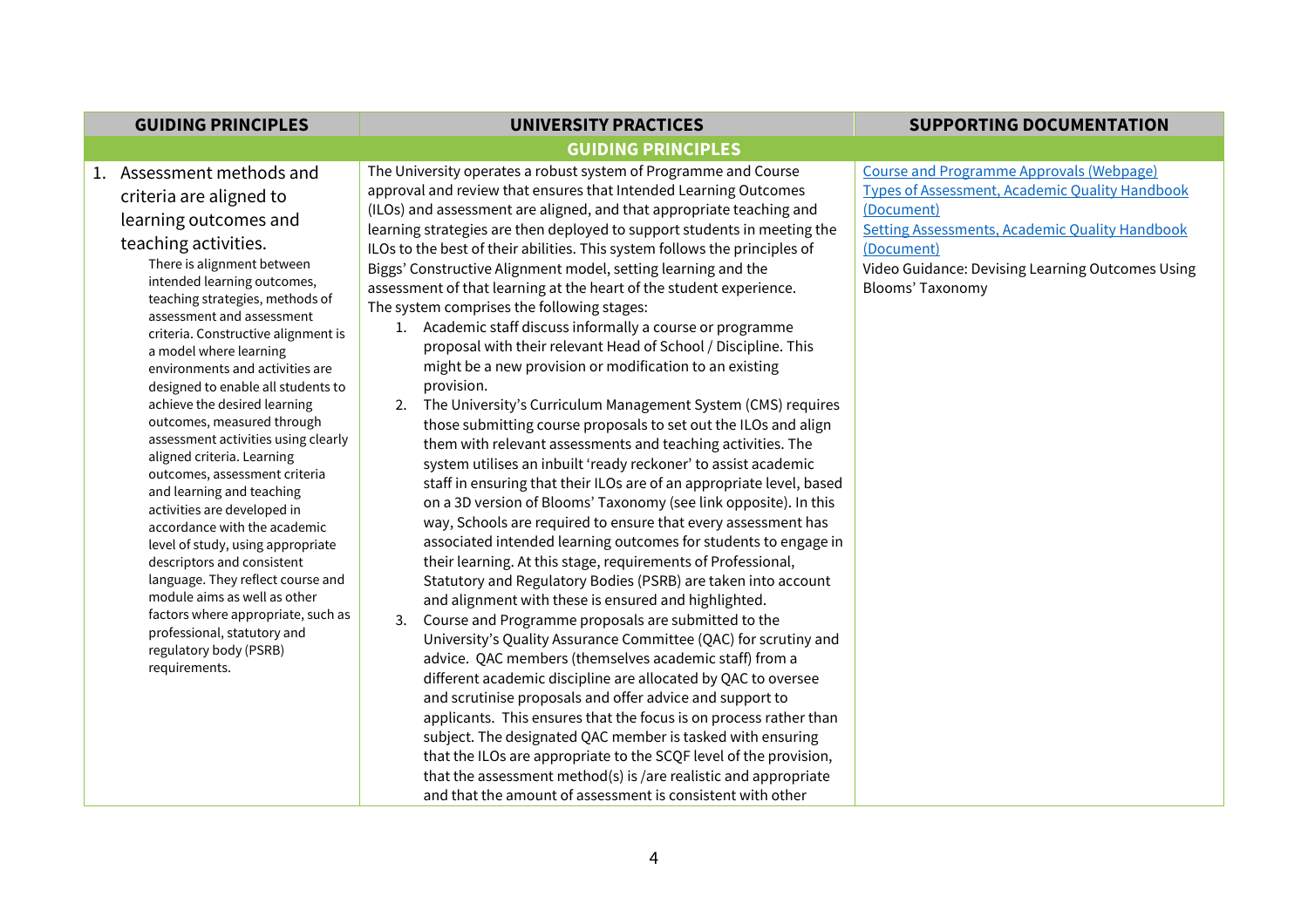|                                                                                                                                                                                                                                                                                                                                                                                                                                                                                                                                                                                                                                                                                                                  | courses or programmes in other Schools / Disciplines elsewhere<br>in the University (i.e. to avoid over- or underassessment for a<br>similar amount of credits elsewhere).<br>4. Once approved by QAC, the Registry is informed and a course or<br>programme code allocated.<br>Alongside the initial development of ILOs, academic and other teaching<br>staff are provided with professional development opportunities by both<br>the Centre for Academic Development (CAD) and their School / Discipline<br>to understand more about how to write effective ILOs and their<br>relationship with student learning and the wider SCQF Framework. These<br>include introducing new staff to the various University Codes of Practice<br>on Assessment (section 2 refers) and the Institutional Framework for the<br>Provision of Feedback on Assessment (section 6 refers).                                                                                                                                                                                                                                                                                                                             |                                                                                                                                                                                                                                                                                                                                                                                                                                                                                                                                                                    |
|------------------------------------------------------------------------------------------------------------------------------------------------------------------------------------------------------------------------------------------------------------------------------------------------------------------------------------------------------------------------------------------------------------------------------------------------------------------------------------------------------------------------------------------------------------------------------------------------------------------------------------------------------------------------------------------------------------------|---------------------------------------------------------------------------------------------------------------------------------------------------------------------------------------------------------------------------------------------------------------------------------------------------------------------------------------------------------------------------------------------------------------------------------------------------------------------------------------------------------------------------------------------------------------------------------------------------------------------------------------------------------------------------------------------------------------------------------------------------------------------------------------------------------------------------------------------------------------------------------------------------------------------------------------------------------------------------------------------------------------------------------------------------------------------------------------------------------------------------------------------------------------------------------------------------------|--------------------------------------------------------------------------------------------------------------------------------------------------------------------------------------------------------------------------------------------------------------------------------------------------------------------------------------------------------------------------------------------------------------------------------------------------------------------------------------------------------------------------------------------------------------------|
| 2. Assessment is reliable,<br>consistent, fair and valid.<br>The assessment process is<br>objective and repeatable over<br>time. All assessment activities<br>have clearly articulated<br>assessment criteria, weightings<br>and level descriptors that are<br>understood by all students and<br>staff involved in the assessment<br>process. To ensure equity,<br>academic standards for each<br>award are rigorously set and<br>maintained at the appropriate<br>level (in accordance with the<br>relevant national qualification<br>frameworks). Awards at the same<br>level are comparable in terms of<br>qualification and level descriptors,<br>assessment criteria, Subject<br>Benchmark Statements, and, | The University's Codes of Practice on Assessment (both Undergraduate<br>and Postgraduate Taught) outline the important principles of fairness,<br>consistency and reliability of assessments.<br>In terms of marking assessments, the University operates a moderation<br>policy and 'blind' marking policy to ensure that students are not<br>disadvantaged in the marking of their assessments. This ensures fair and<br>consistent marking and feedback provided to students.<br>A major piece of work undertaken by the University in 2014 was the<br>introduction of a Common Grading Scale (CGS), replacing the former<br>Common Assessment Scale. As well as introducing a simplified grading<br>system that could be used across different disciplines to help students to<br>understand their grade (itself part of feedback), the Scale also includes a<br>series of written descriptors against each grade band. These help<br>students to understand their feedback in general terms (e.g. at what level<br>they are performing) before then going on to read the more detailed<br>comments on their assessments.<br>Alongside this, the subject External Examiners appointed by the School | Undergraduate Code of Practice on Assessment<br>(Document)<br>Postgraduate Taught Code of Practice on Assessment<br>(Document)<br><b>Types of Assessment, Academic Quality Handbook</b><br>(Document)<br><b>Setting Assessments, Academic Quality Handbook</b><br>(Document)<br>Double, 'Blind' and Anonymous Marking and Return of<br><b>Grades, Academic Quality Handbook (Document)</b><br><b>Moderation Policy (Policy)</b><br><b>External Examining (Webpage)</b><br><b>Internal Teaching Review (Webpage)</b><br><b>Common Grading Scale (CGS) (Webpage)</b> |
| where applicable, PSRB<br>requirements. Assessment criteria<br>are sufficiently robust to ensure                                                                                                                                                                                                                                                                                                                                                                                                                                                                                                                                                                                                                 | review assessments as part of the process of setting assessment and<br>providing feedback to the School on their appropriateness. External                                                                                                                                                                                                                                                                                                                                                                                                                                                                                                                                                                                                                                                                                                                                                                                                                                                                                                                                                                                                                                                              |                                                                                                                                                                                                                                                                                                                                                                                                                                                                                                                                                                    |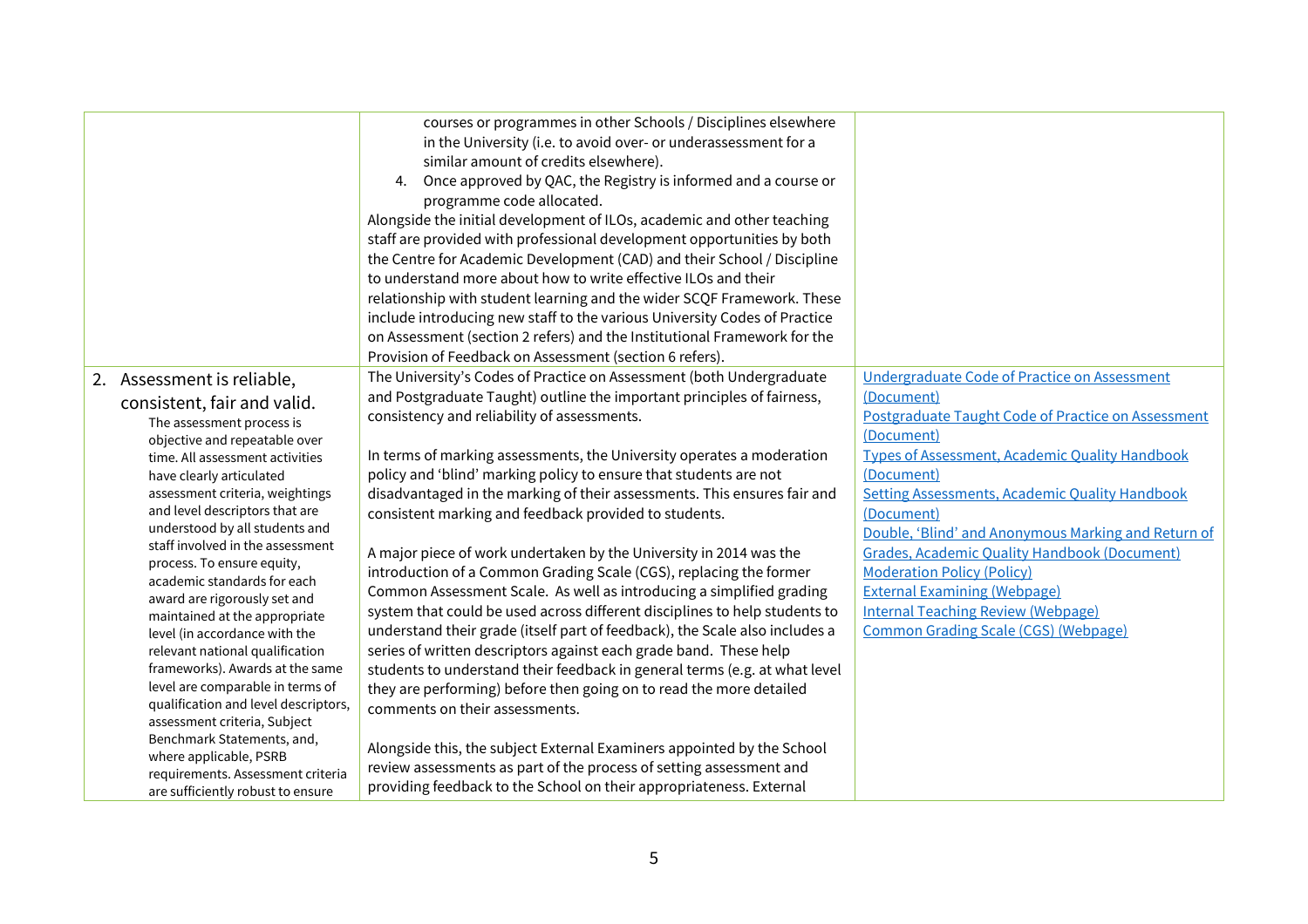| reasonable parity between the<br>judgements of different assessors.<br>Policies and procedures for<br>marking assessments and<br>moderating marks are clearly<br>articulated, consistently operated<br>and regularly reviewed. Where<br>borderline marks are identified,<br>policies for the consideration of<br>grades to be awarded are<br>consistent, fair and freely<br>available to staff and students.<br>The validity of an assessment -<br>how well a test measures what it<br>claims to measure - is reviewed<br>through annual and periodic<br>review, supported by external<br>subject specialists and external<br>examiners.                                     | Examiners also provide feedback by means of formal Examiners' Meetings<br>as well as their formal annual report. This report is escalated via QAC to<br>ensure institutional oversight of the issues raised in the report and<br>feedback is provided to the External Examiner.<br>These individual elements, whilst robust in themselves, are in turn<br>scrutinised in an holistic manner every five years as part of the<br>University's Internal Teaching Review (ITR). Schools are required to<br>complete and submit an evidence-based Critical Analysis and Curriculum<br>Map as part of their ITR submission. Annual Programme Reviews, External<br>Examiner Reports, and School learning and teaching metrics reviewed as<br>part of the Annual School Planning Process are also considered. The ITR<br>team comprises academic staff from different disciplines with the<br>University, alongside QAC members and an appropriate number of<br>external assessors (based on the number of QAA Subject Benchmark<br>Statements represented).                                                                                                                                                                                                                                                                                                                      |                                                                                        |
|------------------------------------------------------------------------------------------------------------------------------------------------------------------------------------------------------------------------------------------------------------------------------------------------------------------------------------------------------------------------------------------------------------------------------------------------------------------------------------------------------------------------------------------------------------------------------------------------------------------------------------------------------------------------------|---------------------------------------------------------------------------------------------------------------------------------------------------------------------------------------------------------------------------------------------------------------------------------------------------------------------------------------------------------------------------------------------------------------------------------------------------------------------------------------------------------------------------------------------------------------------------------------------------------------------------------------------------------------------------------------------------------------------------------------------------------------------------------------------------------------------------------------------------------------------------------------------------------------------------------------------------------------------------------------------------------------------------------------------------------------------------------------------------------------------------------------------------------------------------------------------------------------------------------------------------------------------------------------------------------------------------------------------------------------------------|----------------------------------------------------------------------------------------|
| 3. Assessment design is<br>approached holistically.<br>Assessment is designed 'top<br>down' - beginning with the award,<br>then going down into module<br>level (where appropriate).<br>Assessment design considers all<br>modes of course delivery and<br>environment, including where<br>employers may be involved in<br>assessment for work-based<br>learning programmes such as<br>apprenticeships. Variety in modes<br>of assessment meets a need,<br>based on academic judgement,<br>and is not just for the sake of<br>variety. Variety helps develop a<br>range of skills and competencies<br>and assesses a range of learning<br>styles - the variety itself should | Assessment is planned as part of an overall approach to ensuring that the<br>student learning experience is a holistic one. Timing of assessment is such<br>that it takes place at appropriate points to assess learning, be that at the<br>end of a course, at a mid-point or by continuous assessment. Timing of<br>assessments across Programmes is considered through the process of<br>storyboarding, where Schools seek such support. Hosted jointly by the<br>Centre for Academic Development and the relevant Programme Co-<br>ordinator, storyboarding events involve constituent Course Co-ordinators<br>in taking a strategic overview of the Programme and award, then viewing<br>the individual component courses and their ILOs followed by key<br>activities in each course which help students to meet these (assessment,<br>teaching delivery, feedback). By plotting these constituents of each<br>course as a timeline against each other, a visual representation of the<br>Programme emerges, allowing all concerned to see how all of the courses<br>link to create the Programme and support the award, plus where the<br>potential pinch points are. Staff can then agree amongst themselves how<br>to address these. Within this process, any particular requirements for<br>involvement of employers, placement requirements or other time away | <b>Principles of Blended Learning (Webpage)</b><br><b>Academic Integrity (Webpage)</b> |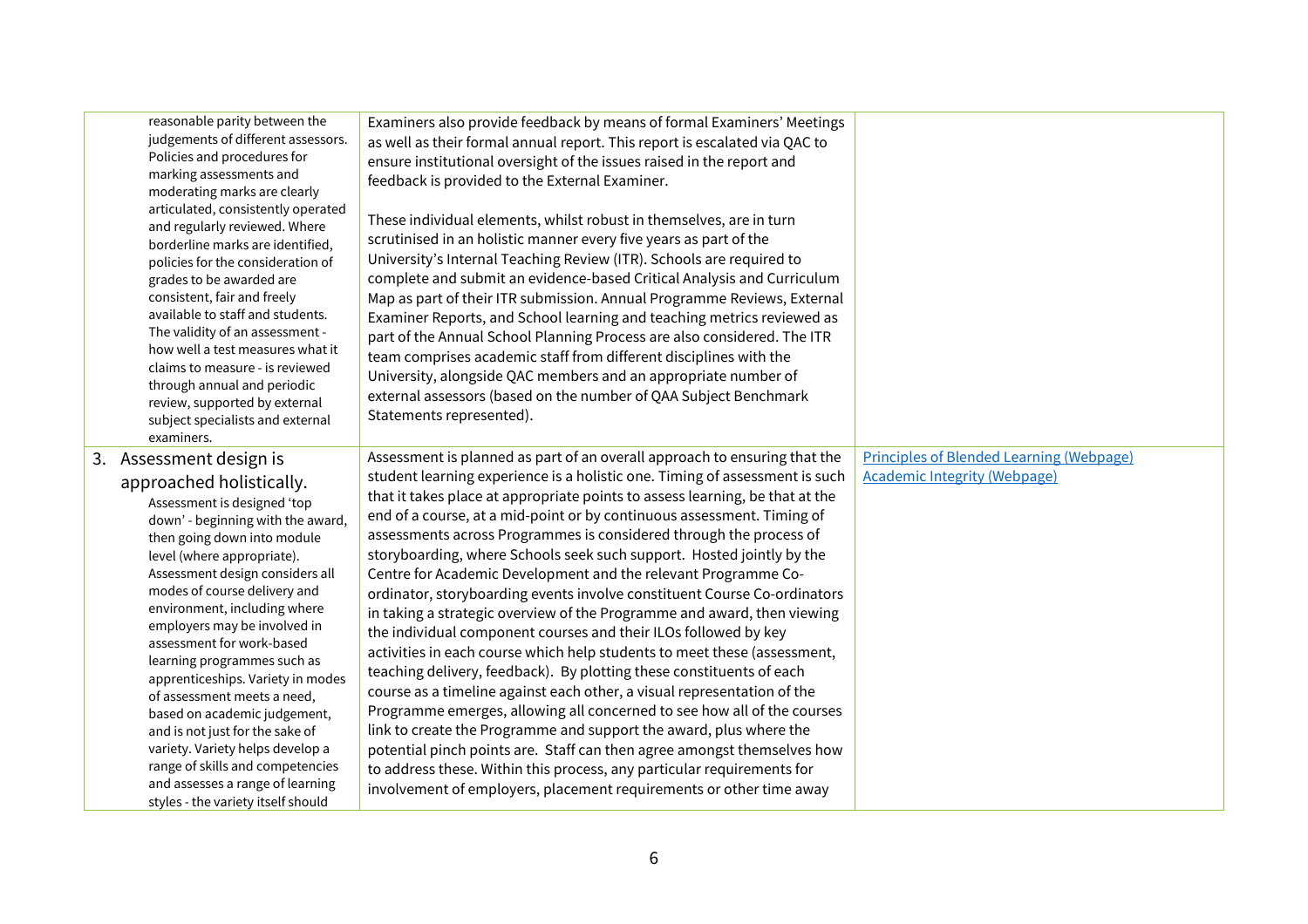| not become a barrier to learning.<br>Assessment design needs to<br>develop across stages as the<br>student develops, as well as levels<br>of study, as part of the<br>overarching award design process<br>and on an ongoing basis.                                                                                                                                                                                                                                                                                                                                                                                                                              | from the University can be clearly seen by all involved and its implications<br>discussed and changes made as necessary.<br>On the back of these storyboarding sessions, CAD also provides, on<br>request, a range of bespoke sessions for specific Schools to promote<br>robust assessment design (including elements of both academic integrity<br>[section 10 refers] and alternative assessment [section 4 refers] both as<br>part of support for wider curriculum design and specific to individual<br>course assessments.                                                                                                                                                                                                                                                                                                                                                                                                                                                                                                                                                                                                                                                                                                                                                                                                                                                                                                                        |                                                                                                                                                                                                                                                                                                                                                                                                                                                                                                                                                                                                                                                                                            |
|-----------------------------------------------------------------------------------------------------------------------------------------------------------------------------------------------------------------------------------------------------------------------------------------------------------------------------------------------------------------------------------------------------------------------------------------------------------------------------------------------------------------------------------------------------------------------------------------------------------------------------------------------------------------|--------------------------------------------------------------------------------------------------------------------------------------------------------------------------------------------------------------------------------------------------------------------------------------------------------------------------------------------------------------------------------------------------------------------------------------------------------------------------------------------------------------------------------------------------------------------------------------------------------------------------------------------------------------------------------------------------------------------------------------------------------------------------------------------------------------------------------------------------------------------------------------------------------------------------------------------------------------------------------------------------------------------------------------------------------------------------------------------------------------------------------------------------------------------------------------------------------------------------------------------------------------------------------------------------------------------------------------------------------------------------------------------------------------------------------------------------------|--------------------------------------------------------------------------------------------------------------------------------------------------------------------------------------------------------------------------------------------------------------------------------------------------------------------------------------------------------------------------------------------------------------------------------------------------------------------------------------------------------------------------------------------------------------------------------------------------------------------------------------------------------------------------------------------|
| 4. Assessment is inclusive and<br>equitable.<br>Every student has an equal<br>opportunity to demonstrate their<br>achievement through the<br>assessment process, with no<br>group or individual<br>disadvantaged. In designing<br>assessments, the needs of<br>students are considered, including<br>those studying at different<br>locations, from different<br>cultural/educational<br>backgrounds, with additional<br>learning needs, or with protected<br>characteristics. Assessment<br>procedures and methods are<br>flexible enough to allow<br>adjustments to overcome any<br>substantial disadvantage that<br>individual students could<br>experience. | The Institutional Framework for Inclusivity and Accessibility in Education<br>ensures that all teaching, learning and assessment is fair, inclusive and<br>promotes equality. It presents a series of resources to assist with<br>inclusivity in teaching, learning and assessment.<br>Setting assessments, and associated approvals, Schools must ensure that<br>their assessments are fair, consistent and do not put any students at<br>disadvantage. The approvals route for course proposals via the Quality<br>Assurance Committee (QAC) provides balances and checks at a cross-<br>institutional scale to ensure that assessments remain fair and inclusive.<br>External Examiners are consulted as part of the assessment design<br>process to ensure that assessments are appropriate, consistent and fair.<br>There is guidance available for invigilating examinations to ensure that<br>the arrangements in place are fair and inclusive. Face to face training<br>(now replaced with an online equivalent) is offered before each exam<br>diet. Tailored online training has also been provided to staff based at our<br>Doha campus in Qatar and for staff involved in assessment of our jointly-<br>delivered provision at South China Normal University (SCNU). The<br>invigilation manual is maintained by Registry and available to all<br>participants in advance to enable training to focus on the policies via a<br>Q&A format. | <b>Inclusivity and Accessibility Framework for Education</b><br>(Webpage)<br><b>Rules for the Conduct of Prescribed Assessments and</b><br><b>Written Examinations for Degrees or Diplomas</b><br>(Document)<br><b>Guidance for those with Responsibility for Making</b><br><b>Examination Arrangements for Disabled Candidates</b><br>(Document)<br>Types of Assessment, Academic Quality Handbook<br>(Document)<br><b>Setting Assessments, Academic Quality Handbook</b><br>(Document)<br><b>External Examiners in relation to Marking (Document)</b><br><b>Invigilation (Webpage)</b><br>Exams Manual for Invigilators, AQH (Document)<br><b>Alternative Assessment Modes (Webpage)</b> |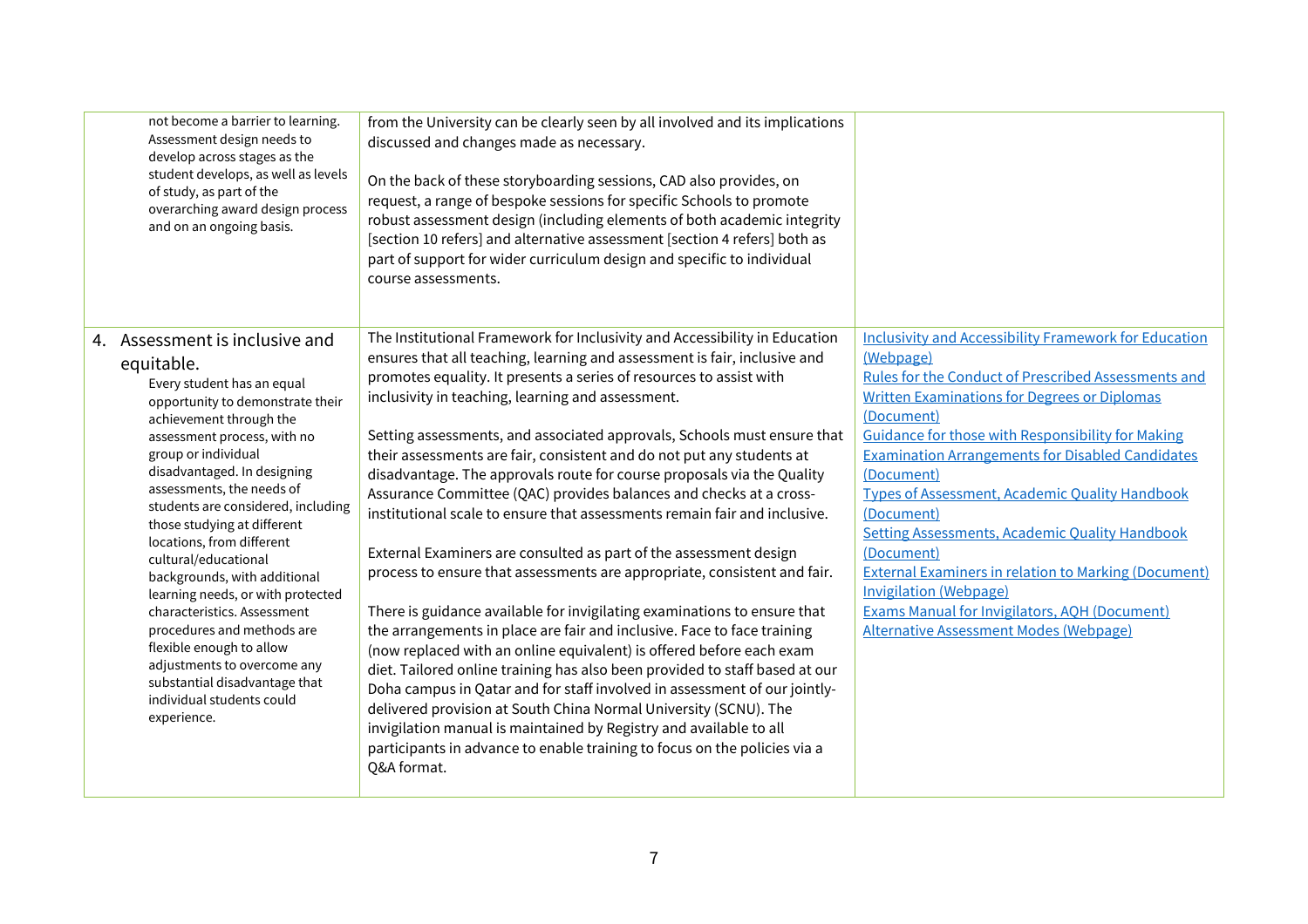|                                                                                                                                                                                                                                                                                                                                                                                                                                                                                                                                                                                                                                                               | Our provision of alternative assessments has become a major focus over<br>the past two years, building on work by the Centre for Academic<br>Development and QAC to encourage academic and other teaching staff to<br>think more broadly about how students can be assessed and how to<br>assess their ILOs through more authentic assessment modes that are not<br>constrained by students' individual learning differences or cultural<br>requirements. This led, in 2021, to a University-wide initiative driven by<br>the Dean for Educational Innovation to encourage alternative assessment<br>modes to be adopted more widely.                                                                                                                                                                                                                                                                                                                                                                                                                                                                                                                                                                                                                                                                           |                                                                                                                                                                                                                                                                                                                                                                                                                                                                                                                                                                                                                                                                   |
|---------------------------------------------------------------------------------------------------------------------------------------------------------------------------------------------------------------------------------------------------------------------------------------------------------------------------------------------------------------------------------------------------------------------------------------------------------------------------------------------------------------------------------------------------------------------------------------------------------------------------------------------------------------|-----------------------------------------------------------------------------------------------------------------------------------------------------------------------------------------------------------------------------------------------------------------------------------------------------------------------------------------------------------------------------------------------------------------------------------------------------------------------------------------------------------------------------------------------------------------------------------------------------------------------------------------------------------------------------------------------------------------------------------------------------------------------------------------------------------------------------------------------------------------------------------------------------------------------------------------------------------------------------------------------------------------------------------------------------------------------------------------------------------------------------------------------------------------------------------------------------------------------------------------------------------------------------------------------------------------|-------------------------------------------------------------------------------------------------------------------------------------------------------------------------------------------------------------------------------------------------------------------------------------------------------------------------------------------------------------------------------------------------------------------------------------------------------------------------------------------------------------------------------------------------------------------------------------------------------------------------------------------------------------------|
| 5. Assessment is explicit and<br>transparent.<br>Assessment policies, regulations<br>and processes are explicit,<br>transparent and accessible to all<br>staff and students involved in the<br>assessment process. Students are<br>clearly informed of the purpose<br>and requirements of each<br>assessment task and the<br>standards expected. Feedback on<br>assessments explicitly relates to<br>the stated learning outcomes and<br>assessment criteria, and students<br>have the necessary support to<br>understand and interpret<br>assessment criteria and how these<br>are used to enable staff to<br>recognise differential student<br>achievement. | Assessments are approved via our curriculum approvals process as<br>detailed in section 1, with all relevant policies, procedures and codes of<br>practice related to assessment available via links opposite.<br>All assessments are available to view in the University's Course Catalogue<br>for every course, ensuring students have the opportunity to review and<br>consider the assessments for optional and compulsory course choices in<br>advance of starting their studies. The information advises students of the<br>type of assessment, expected parameters in which the assessment will be<br>conducted (e.g. word count) and the weighting of the assessment.<br>Assessments are detailed further in individual Course Handbooks or<br>available on MyAberdeen (the University's Virtual Learning Environment)<br>for every course. These provide ILOs, deadlines by which assessments<br>must be completed, deadlines for feedback to be returned to students<br>and any other relevant information. Together these documents facilitate<br>transparency in assessment information for students.<br>As part of the CMS project the more detailed information on ILOs,<br>feedback and assessment timing is being migrated from course<br>handbooks to also be visible in the Course Catalogue. | <b>Curriculum Management (Webpage)</b><br><b>Course and Programme Approvals (Webpage)</b><br><b>Course Catalogue (Webpage)</b><br>Undergraduate Code of Practice on Assessment<br>(Document)<br>Postgraduate Taught Code of Practice on Assessment<br>(Document)<br><b>Moderation Procedures (Policy)</b><br><b>Institutional Framework for the Provision of Feedback</b><br>on Assessment (Document)<br>Markers, Double, Blind and Anonymous Marking<br>(Document)<br><b>Common Grading Scale (CGS) (Webpage)</b><br><b>General Regulations for First Degrees (Webpage)</b><br><b>Supplementary Regulations for Higher and</b><br>Postgraduate Degrees (Webpage) |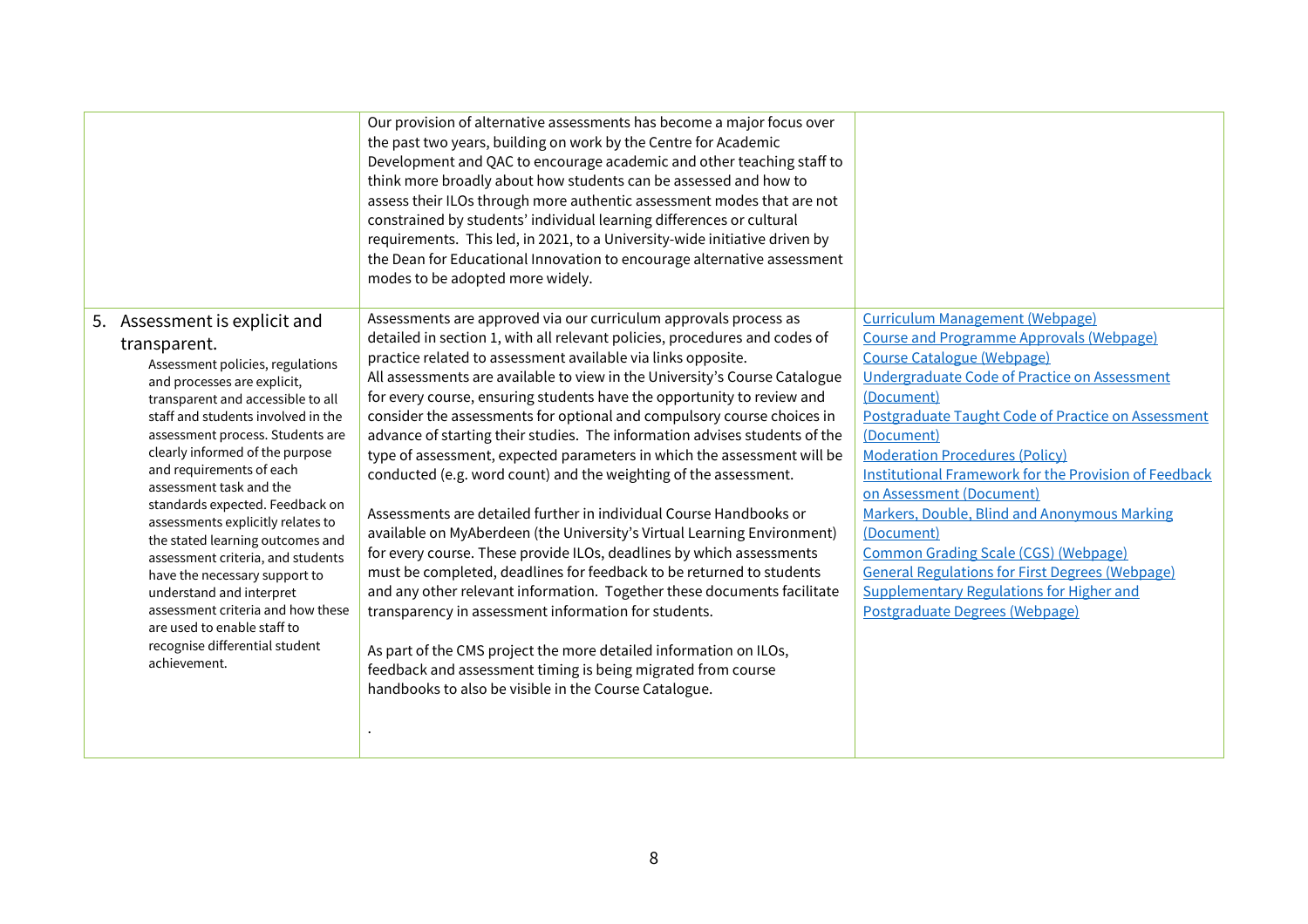| Assessment and feedback is<br>6.                                    | The Institutional Framework for the Provision of Feedback on Assessment       | <b>Institutional Framework for the Provision of Feedback</b> |
|---------------------------------------------------------------------|-------------------------------------------------------------------------------|--------------------------------------------------------------|
| purposeful and supports the                                         | sets out our principles of feedback, namely that it is timely, rewards        | on Assessment (Document)                                     |
| learning process.                                                   | effort, is understandable, relevant, constructive and supportive. The         | Feedback (Webpage)                                           |
| Assessment relates directly to                                      | Framework goes on to outline the approach taken with regards to               | Feedback on Assessment (Webpage)                             |
| course aims and learning                                            | marking and feedback, ensuring a supportive, consistent and fair system.      | <b>Assessment and Feedback, Toolkit (Video)</b>              |
| outcomes, reflecting the nature of                                  | Assessments and associated feedback align with intended learning              |                                                              |
| the discipline or subject and                                       | outcomes, ensuring assessments measure students learning.                     |                                                              |
| ensuring that students have                                         |                                                                               |                                                              |
| opportunities to develop a range                                    | Feedback on assessment should also identify areas for development             |                                                              |
| of knowledge, skills and                                            | ('feed-forward') and areas of good practice. Feedback should be               |                                                              |
| attributes. Assessment is fit for                                   | constructive, helping students to understand what they have done well         |                                                              |
| purpose and methods are valid in                                    | and providing them with information that will help them improve future        |                                                              |
| measuring achievement against<br>learning outcomes. Assessment      | work and assessment. Guidance has been created on feedback on                 |                                                              |
| enables students to benchmark                                       | assessment, which is provided to staff to ensure that feedback remains        |                                                              |
| their current level of knowledge or                                 | constructive and also feeds forward. Further information on feedback is       |                                                              |
| skills, identify areas for                                          | also available on the University's webpages.                                  |                                                              |
| improvement and make                                                |                                                                               |                                                              |
| judgements about the overall                                        | The Centre for Academic Development provides a range of development           |                                                              |
| progress made. Feedback                                             | opportunities and sessions for academic and other teaching staff and          |                                                              |
| (including 'feed-forward') reflects                                 | PGRs who teach and support learning, which includes assessment and            |                                                              |
| attainment relevant to learning                                     | feedback. These include our AdvanceHE-accredited PG Certificate in H.E.       |                                                              |
| outcomes and marking criteria for                                   | Learning & Teaching and the popular Principles of Learning & Teaching in      |                                                              |
| the assessment task. Feedback on                                    | H.E. short programme for PGRs and others new to teaching. The Centre          |                                                              |
| assessment builds on dialogue                                       | also hosts a range of open, drop-in discussion sessions addressing topics     |                                                              |
| and opportunities for students to<br>reflect on their learning. The | such as 'Providing Effective Feedback'.                                       |                                                              |
| teaching and assessment strategy                                    |                                                                               |                                                              |
| progressively enhances students'                                    |                                                                               |                                                              |
| assessment literacy to enable                                       |                                                                               |                                                              |
| them to increasingly regulate their                                 |                                                                               |                                                              |
| own learning and performance.                                       |                                                                               |                                                              |
| 7. Assessment is timely.                                            | Assessment is planned as part of an overall approach to ensuring that the     | <b>Course and Programme Approval (Webpage)</b>               |
| Assessment tasks and feedback                                       | student learning experience is an holistic one. Timing of assessment is       | Academic Calendar (Webpage)                                  |
| are timed appropriately to                                          | such that it takes place at appropriate points to assess learning, be that at | <b>Exam Diet Dates (Webpage)</b>                             |
| promote student learning and                                        | the end of a course, at a mid-point or by continuous assessment. Timing       |                                                              |
| facilitate improvement. Students                                    | of assessments across Programmes is considered through the process of         |                                                              |
| are given sufficient time and                                       | storyboarding, where Schools seek such support. Hosted jointly by the         |                                                              |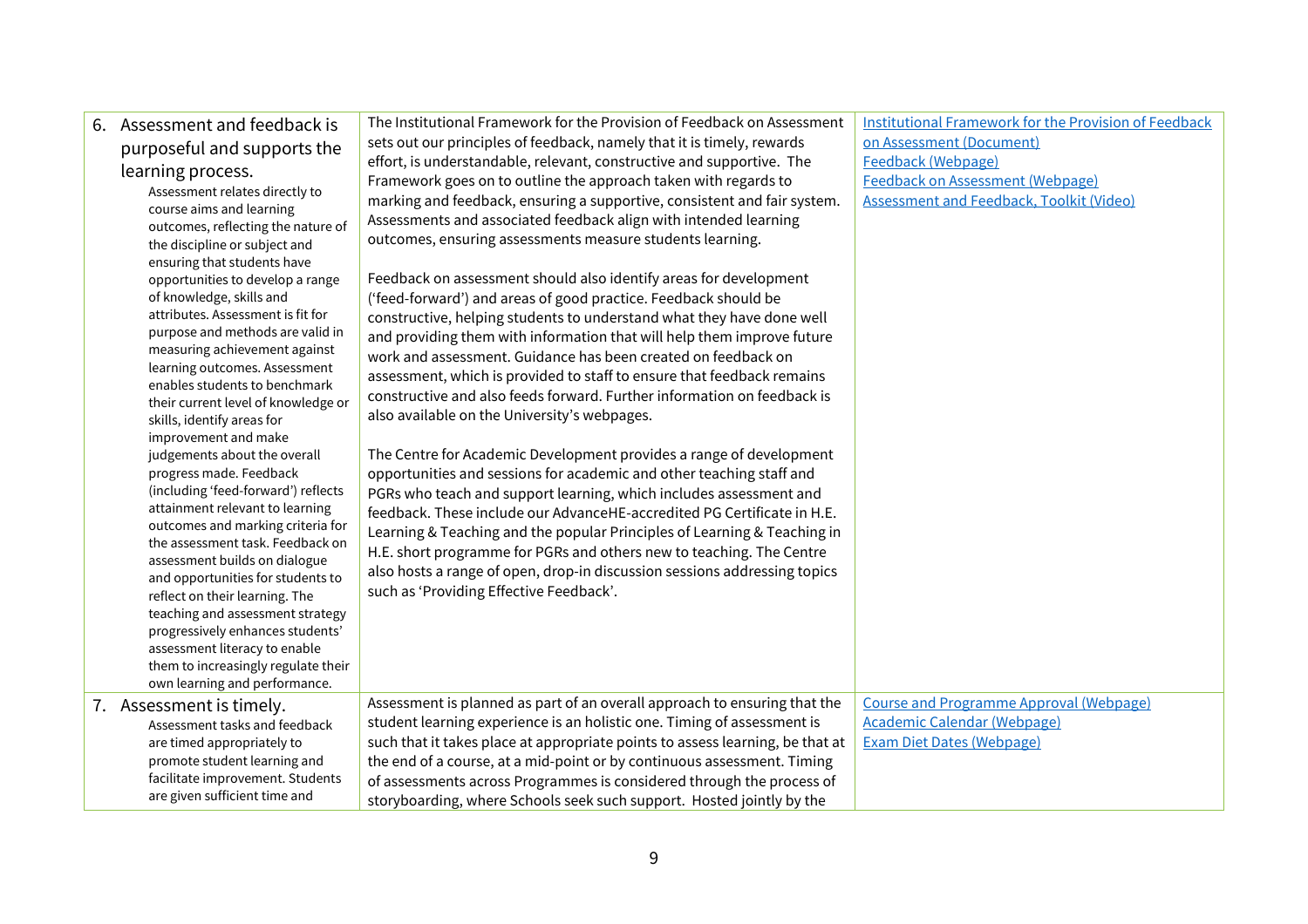|    | opportunity to engage in learning<br>and teaching activities that build<br>their capacity for assessment. A<br>holistic view of assessment<br>deadlines can help to ensure that<br>they are timed appropriately, to<br>avoid overburdening students.<br>Expectations in relation to<br>feedback and feedback<br>turnaround time for each<br>assessment are consistent<br>andclearly articulated. Feedback<br>comments are provided in<br>sufficient time to enable students<br>to enhance their performance in<br>subsequent assessment tasks.                                                                                                                        | Centre for Academic Development and the relevant Programme Co-<br>ordinator, storyboarding events involve constituent Course Co-ordinators<br>in taking a strategic overview of ILOs and then key activities in each<br>course which help students to meet these (assessment, teaching,<br>feedback). By plotting these constituents of each course as a timeline<br>against each other, a visual representation of the Programme emerges,<br>allowing all concerned to see where the potential pinch points are and<br>then agree amongst themselves how to address them.<br>Prior to the Covid-19 pandemic, at a University level, the term dates<br>identified a formal exam period at the end of each half-session alongside<br>additional continuous assessment during the course. During Covid-19,<br>the formal exam diets have been replaced by use of other forms of<br>assessments (e.g. essays, open book exams, online assessments) which<br>has provided more flexibility in assessment. We ensure that modes of<br>assessment delivery adhere to any PSRB requirements in relevant courses<br>and programmes. |                                                                                                                                                                                                                                              |
|----|-----------------------------------------------------------------------------------------------------------------------------------------------------------------------------------------------------------------------------------------------------------------------------------------------------------------------------------------------------------------------------------------------------------------------------------------------------------------------------------------------------------------------------------------------------------------------------------------------------------------------------------------------------------------------|-----------------------------------------------------------------------------------------------------------------------------------------------------------------------------------------------------------------------------------------------------------------------------------------------------------------------------------------------------------------------------------------------------------------------------------------------------------------------------------------------------------------------------------------------------------------------------------------------------------------------------------------------------------------------------------------------------------------------------------------------------------------------------------------------------------------------------------------------------------------------------------------------------------------------------------------------------------------------------------------------------------------------------------------------------------------------------------------------------------------------------|----------------------------------------------------------------------------------------------------------------------------------------------------------------------------------------------------------------------------------------------|
| 8. | Assessment is sufficient and<br>manageable.<br>The scheduling of assignments<br>and the amount of assessed work<br>required provides a reliable and<br>valid profile of achievement<br>without overloading students or<br>staff involved in the assessment<br>process. Assessment<br>requirements take into account<br>the notional learning hours for any<br>given unit of study. The spread,<br>number and methods of<br>assessment are considered with<br>other, concurrent modules in<br>mind to ensure that the burden of<br>assessment is not excessive. For<br>example, an overview of<br>assessment deadlines across the<br>course of study is taken to avoid | Through the curriculum management processes and approval via the<br>Quality Assurance Committee (QAC), assessments are scrutinised and<br>reviewed to ensure that they are sufficient and manageable for students,<br>as well as staff. Course coordinators and programme directors are<br>encouraged to look holistically at programmes and constituent courses to<br>ensure that assessment is sufficient, appropriate and that the scheduling<br>is manageable and not 'bunched'.<br>The guidance documents in the form of Types of Assessment and Setting<br>Assessments also provide relevant course coordinators information with<br>regard to sufficient and manageable assessments.                                                                                                                                                                                                                                                                                                                                                                                                                                 | <b>Course and Programme Approval (Webpage)</b><br><b>Ouality Assurance Committee (Webpage)</b><br><b>Types of Assessment, Academic Quality Handbook</b><br>(Document)<br><b>Setting Assessments, Academic Quality Handbook</b><br>(Document) |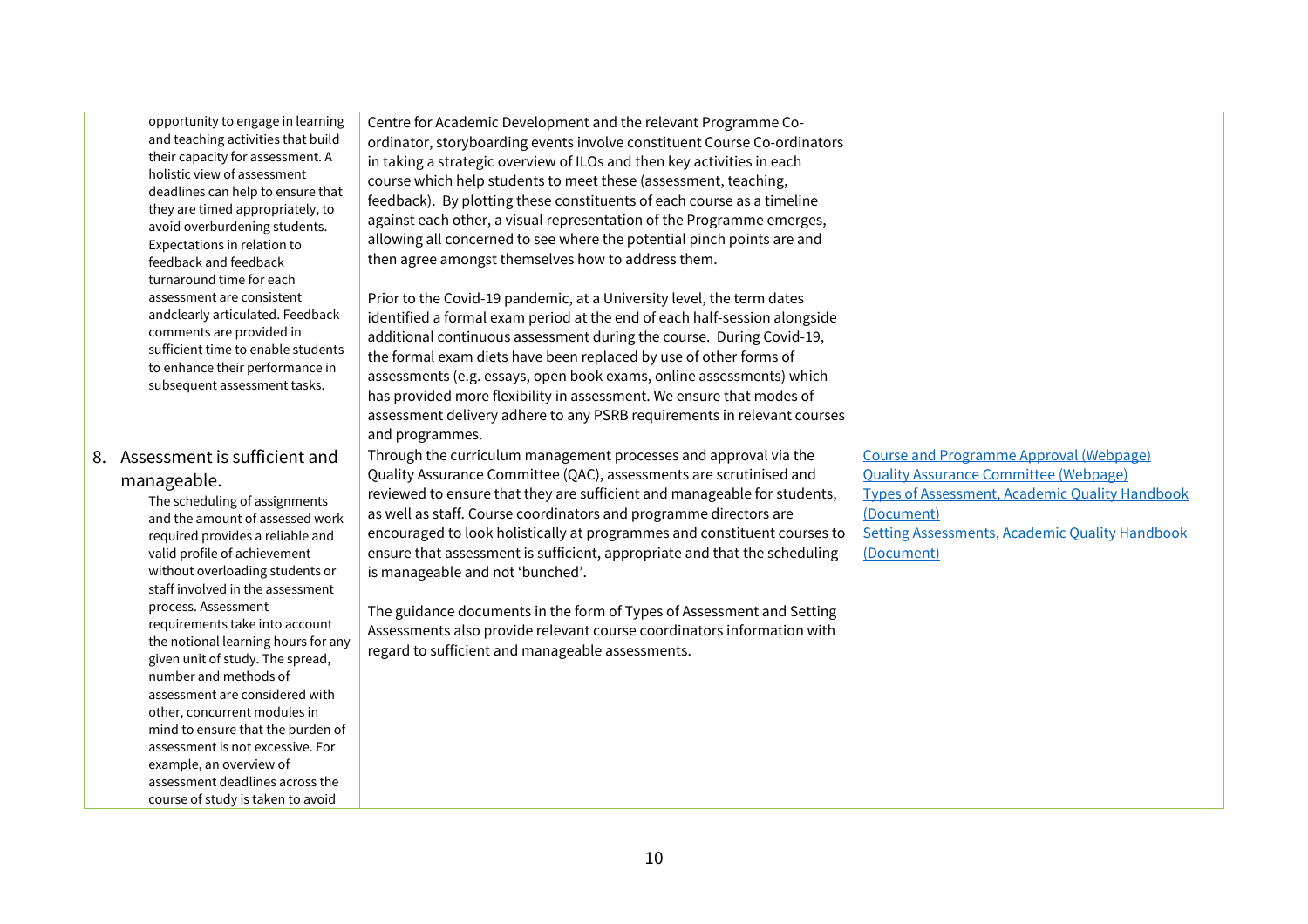| 'bunching' where possible, given<br>students' choice around modules.                                                                                                                                                                                                                                                                                                                                                                                                                                         |                                                                                                                                                                                                                                                                                                                                                                                                                                                                                                                                                                                                                                                                                                                                                                                                                                                                                                                                                                                                                                                                                                                                                                                                                                                                                                                                                                                                                                                                                                                                                                                                                                                                                                                                                                                                                                                                                                                              |                                                                                                                                                                                                                                                                   |
|--------------------------------------------------------------------------------------------------------------------------------------------------------------------------------------------------------------------------------------------------------------------------------------------------------------------------------------------------------------------------------------------------------------------------------------------------------------------------------------------------------------|------------------------------------------------------------------------------------------------------------------------------------------------------------------------------------------------------------------------------------------------------------------------------------------------------------------------------------------------------------------------------------------------------------------------------------------------------------------------------------------------------------------------------------------------------------------------------------------------------------------------------------------------------------------------------------------------------------------------------------------------------------------------------------------------------------------------------------------------------------------------------------------------------------------------------------------------------------------------------------------------------------------------------------------------------------------------------------------------------------------------------------------------------------------------------------------------------------------------------------------------------------------------------------------------------------------------------------------------------------------------------------------------------------------------------------------------------------------------------------------------------------------------------------------------------------------------------------------------------------------------------------------------------------------------------------------------------------------------------------------------------------------------------------------------------------------------------------------------------------------------------------------------------------------------------|-------------------------------------------------------------------------------------------------------------------------------------------------------------------------------------------------------------------------------------------------------------------|
| Students are supported and<br>9.<br>prepared for assessment.<br>Students are given opportunities<br>to develop assessment literacy,<br>practise subject-related skills and<br>knowledge, engage with content<br>and develop the competencies<br>required to meet learning<br>outcomes. This often involves<br>formative assessment<br>opportunities. Students are<br>provided with appropriately timed<br>feedback that is understandable,<br>constructive and helps them meet<br>their developmental needs. | The University operates a variety of support mechanisms for students to<br>ensure that they are well-supported for study and prepared for<br>assessment. These include:<br>Personal Tutoring: Each student is assigned a personal tutor as a<br>$\blacksquare$<br>contact for pastoral and academic support.<br><b>Student Learning Service: Part of the Centre for Academic</b><br>٠<br>Development, the Student Learning Service (SLS) offers workshops<br>and online resources. SLS works with students on a one-to-one<br>basis to improve understanding and help implement feedback from<br>marked assessments.<br>Academic Writing Skills Course: Some Schools make use of the<br>Academic Writing Skills courses which are available to assess<br>students' level of academic writing when they begin study in first<br>year. This is supported by the Centre for Academic Development.<br>Induction: All Schools provide induction to their programmes<br>٠<br>during Welcome Week, during which students are informed of the<br>support mechanisms available to them in terms of their teaching,<br>learning and assessment.<br><b>Course Coordinators:</b> Course Coordinators support students by<br>$\blacksquare$<br>offering office hours to discuss any issues that may arise over the<br>course of completing an assessment.<br><b>Formative Assessment:</b> Schools make use of formative<br>$\blacksquare$<br>assessments, which do not count towards the final course grade, to<br>allow students the opportunity to develop their skills and prepare<br>them for the summative assessment.<br>Support also takes the form of previous feedback and feed-forward.<br>These provide students with constructive ways to improve and enhance<br>their work, while supporting them to enhance their academic skills. This<br>information can be found on our feedback webpages ('Your Academic<br>Feedback'). | <b>Assessment (Webpage)</b><br><b>Types of Assessments, Academic Quality Handbook</b><br>(Document)<br><b>Personal Tutoring (Webpage)</b><br><b>Student Learning Service (Webpage)</b><br>Feedback (Webpage)<br><b>Academic Writing Skills, Toolkit (Webpage)</b> |
| 10. Assessment encourages<br>academic integrity.                                                                                                                                                                                                                                                                                                                                                                                                                                                             | A University-wide approach across Schools aims to encourage academic<br>integrity. We actively promote academic integrity as an issue via a series                                                                                                                                                                                                                                                                                                                                                                                                                                                                                                                                                                                                                                                                                                                                                                                                                                                                                                                                                                                                                                                                                                                                                                                                                                                                                                                                                                                                                                                                                                                                                                                                                                                                                                                                                                           | Code of Practice on Student Discipline (Academic)<br>(Document)                                                                                                                                                                                                   |